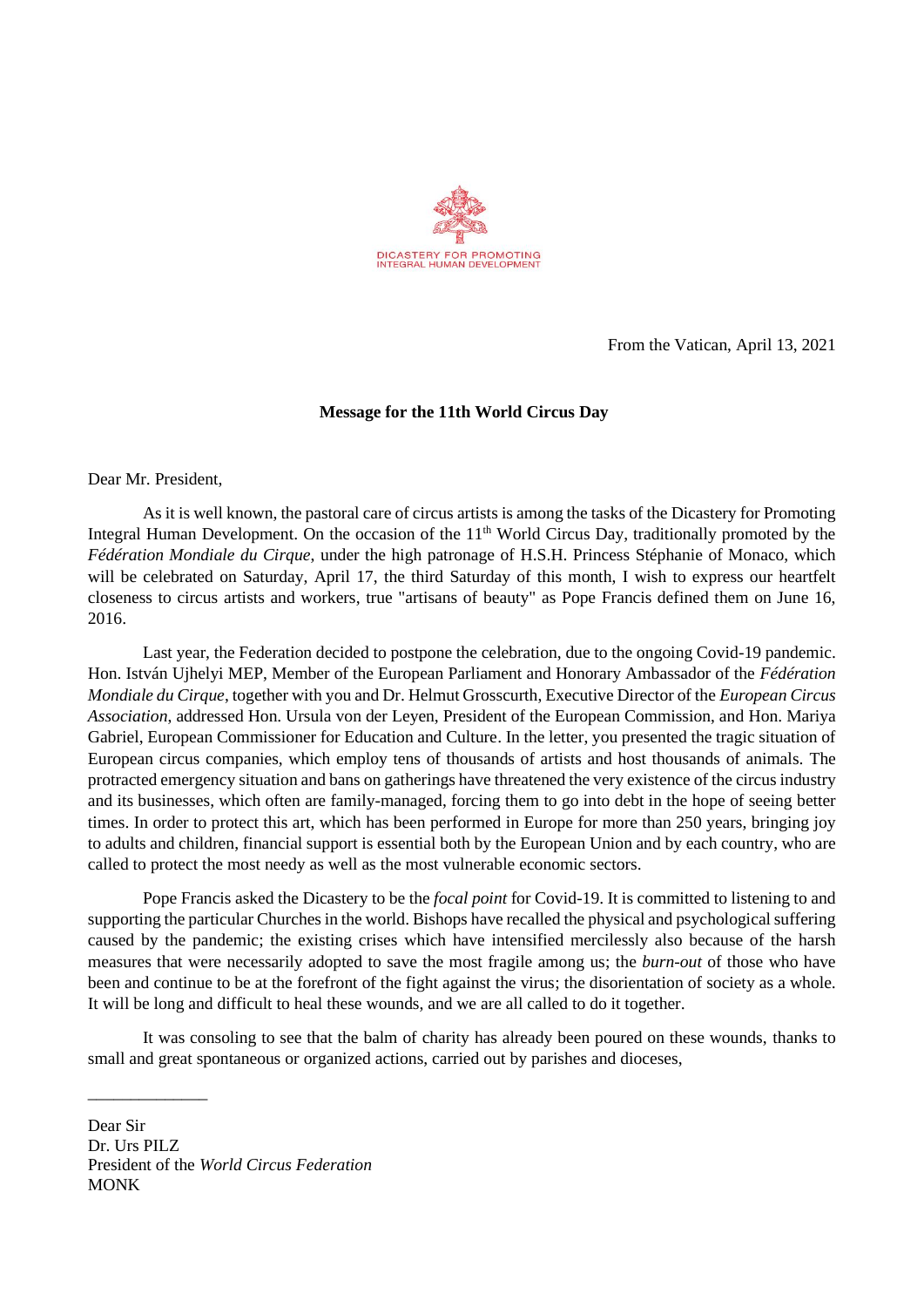through *Caritas* and Catholic charitable organizations, who also responded to circus people's requests for survival; in Italy, the Civil Protection and *Coldiretti* were very active, but also private citizens, local administrations and entire towns.

The pandemic reminded us that we are "on the same boat, all of us fragile and disoriented, but at the same time important and needed, all of us called to row together, each of us in need of comforting the other", as Pope Francis said on March 27, 2020 in an empty and rainy St. Peter's Square. Finding ourselves in this time of trial has shown us once again "that no one is saved alone" and that "in the midst of our tempest, [the Lord] invites us to reawaken and put into practice that solidarity and hope capable of giving strength, support and meaning to these hours when everything seems to be floundering"<sup>1</sup>.

In order to ensure that this global suffering is not sterile but acquires meaning, thus helping us to prepare a different future, announcing a renovating change, the Pope encourages us to live it as did the Good Samaritan, a model to build real and new relationships with others. Grief, illness, difficulties of all kinds have revealed to us that "the existence of each and every individual is deeply tied to that of others: life is not simply time that passes; life is a time for interactions"<sup>2</sup>, a time of brotherhood, a true and powerful antidote to the excluding "throwaway culture". The pandemic has revealed where indifference is leading us, forcing us to choose which path to take, due to the problems and interrelated crises that it brutally exposed. "There are only two kinds of people: those who care for someone who is hurting and those who pass by... the social and political inertia... is leaving great numbers of the marginalized stranded on the roadside"<sup>3</sup>. The pandemic is a magnifying glass that reveals old and new vulnerabilities and challenges each and every one of us. We are all called to be co-responsible for transformation processes focusing on the person and creating a culture of inclusion, integration and support. This encourages each one of us to take care of the real difficulties of those in need and who are at risk of marginalization. Only in this way can we discover "the social meaning of existence, the fraternal dimension of spirituality, our conviction of the inalienable dignity of each person, and our reasons for loving and accepting all our brothers and sisters<sup>14</sup>.

Mr. István Ujhelyi MEP had released a very nice video, which on the one hand portrays the suffering of circus performers and workers, while reiterating their willingness to resume painting smiles and happiness on the faces of children and adults<sup>5</sup>. It is the same attitude of the *Rony Roller Circus* which accompanied me to the Hospital of the Pope, *Bambino Gesù*, on January 17, 2020: a joyful gift for the sick children, a precious sentiment treasured in the hearts of circus artists, a celebration of life over pain and suffering, especially that which affects the little ones.

On the occasion of that beautiful moment that we shared with those sick children, I said: "giving a little patient a joyful memory linked to a delicate moment in his/her life means lightening the burden of his/her pain and relieving that of his/her parents. It also entails alleviating hospital

- 3 -

 $1$  Extraordinary moment of prayer presided over by Pope Francis, March 27, 2020.

<sup>2</sup> Francis, Encyclical Letter *Fratelli Tutti*, n. 66.

<sup>3</sup> *Ibid.*, nos. 70, 71.

<sup>4</sup> *Ibid.*, no. 86.

<sup>5</sup> <https://youtu.be/HQJn7v8UQ1s> [Save](http://www.circusfederation.org/wp-admin/post.php?post=9506&action=edit)